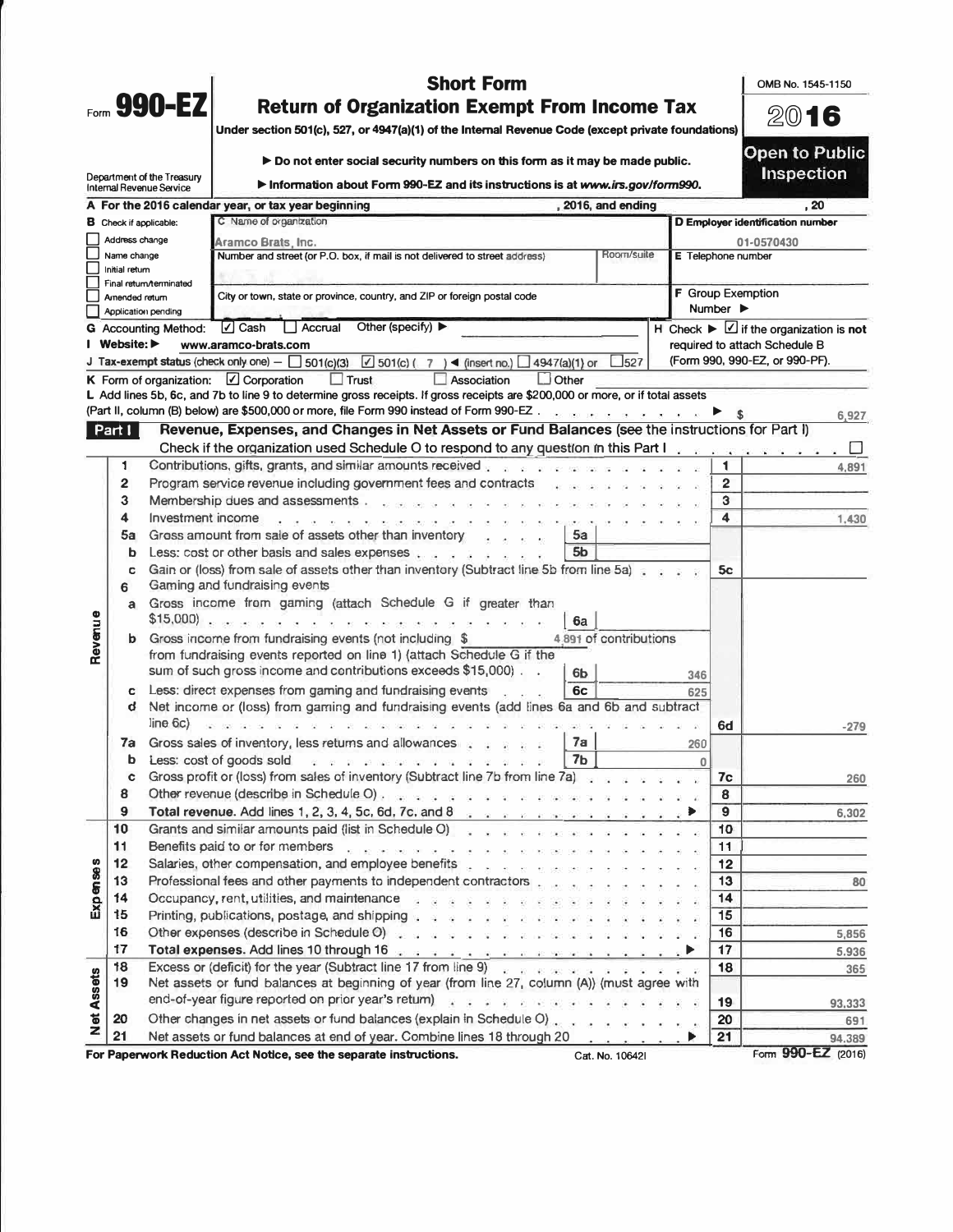|          | Form 990-EZ (2016)                                                                                                                                                                                                                                                                                |                                                        |                                                                        |                                                                                                                                                                                                                                   |     | Page 2                                                 |
|----------|---------------------------------------------------------------------------------------------------------------------------------------------------------------------------------------------------------------------------------------------------------------------------------------------------|--------------------------------------------------------|------------------------------------------------------------------------|-----------------------------------------------------------------------------------------------------------------------------------------------------------------------------------------------------------------------------------|-----|--------------------------------------------------------|
|          | Part II<br><b>Balance Sheets (see the instructions for Part II)</b>                                                                                                                                                                                                                               |                                                        |                                                                        |                                                                                                                                                                                                                                   |     |                                                        |
|          | Check if the organization used Schedule O to respond to any question in this Part II                                                                                                                                                                                                              |                                                        |                                                                        |                                                                                                                                                                                                                                   |     |                                                        |
|          |                                                                                                                                                                                                                                                                                                   |                                                        |                                                                        | (A) Beginning of year                                                                                                                                                                                                             |     | (B) End of year                                        |
| 22       | Cash, savings, and investments and sub-                                                                                                                                                                                                                                                           |                                                        |                                                                        | 93,333 22                                                                                                                                                                                                                         |     | 94.389                                                 |
| 23       | Land and buildings. $\mathbb{R}^n$ and $\mathbb{R}^n$ and $\mathbb{R}^n$                                                                                                                                                                                                                          |                                                        |                                                                        |                                                                                                                                                                                                                                   | 23  |                                                        |
| 24       | Other assets (describe in Schedule O) and a set of                                                                                                                                                                                                                                                |                                                        |                                                                        |                                                                                                                                                                                                                                   | 24  |                                                        |
| 25       | <b>Total assets</b> with the <b>Total assets</b>                                                                                                                                                                                                                                                  |                                                        |                                                                        | 93,333 25                                                                                                                                                                                                                         |     | 94,389                                                 |
| 26       | Total liabilities (describe in Schedule O)                                                                                                                                                                                                                                                        | can call or the the the the the the control of the the |                                                                        |                                                                                                                                                                                                                                   | 26  |                                                        |
| 27       | Net assets or fund balances (line 27 of column (B) must agree with line 21)                                                                                                                                                                                                                       |                                                        |                                                                        | 93,333 27                                                                                                                                                                                                                         |     | 94,389                                                 |
| Part III | Statement of Program Service Accomplishments (see the instructions for Part III)                                                                                                                                                                                                                  |                                                        |                                                                        |                                                                                                                                                                                                                                   |     |                                                        |
|          | Check if the organization used Schedule O to respond to any question in this Part III                                                                                                                                                                                                             |                                                        |                                                                        | 3.                                                                                                                                                                                                                                |     | <b>Expenses</b>                                        |
|          | What is the organization's primary exempt purpose? Promote contact/tellowship among Aramco Brats                                                                                                                                                                                                  |                                                        |                                                                        |                                                                                                                                                                                                                                   |     | (Required for section                                  |
|          |                                                                                                                                                                                                                                                                                                   |                                                        |                                                                        |                                                                                                                                                                                                                                   |     | 501(c)(3) and 501(c)(4)<br>organizations; optional for |
|          | Describe the organization's program service accomplishments for each of its three largest program services,<br>as measured by expenses. In a clear and concise manner, describe the services provided, the number of<br>persons benefited, and other relevant information for each program title. |                                                        |                                                                        |                                                                                                                                                                                                                                   |     | others.)                                               |
| 28       | Maintain a website and electronic newsletters for approximately 5000 Aramco Brats                                                                                                                                                                                                                 |                                                        |                                                                        |                                                                                                                                                                                                                                   |     |                                                        |
|          |                                                                                                                                                                                                                                                                                                   |                                                        |                                                                        |                                                                                                                                                                                                                                   |     |                                                        |
|          |                                                                                                                                                                                                                                                                                                   |                                                        |                                                                        |                                                                                                                                                                                                                                   |     |                                                        |
|          | (Grants \$                                                                                                                                                                                                                                                                                        |                                                        | ) If this amount includes foreign grants, check here $\ldots$ $\ldots$ |                                                                                                                                                                                                                                   | 28a | 80                                                     |
| 29       | <b>Reunion setup/deposits</b>                                                                                                                                                                                                                                                                     |                                                        |                                                                        |                                                                                                                                                                                                                                   |     |                                                        |
|          |                                                                                                                                                                                                                                                                                                   |                                                        |                                                                        |                                                                                                                                                                                                                                   |     |                                                        |
|          |                                                                                                                                                                                                                                                                                                   |                                                        |                                                                        |                                                                                                                                                                                                                                   |     |                                                        |
|          | (Grants \$                                                                                                                                                                                                                                                                                        |                                                        | If this amount includes foreign grants, check here with a set          |                                                                                                                                                                                                                                   | 29а | 625                                                    |
| 30       |                                                                                                                                                                                                                                                                                                   |                                                        |                                                                        |                                                                                                                                                                                                                                   |     |                                                        |
|          |                                                                                                                                                                                                                                                                                                   |                                                        |                                                                        |                                                                                                                                                                                                                                   |     |                                                        |
|          |                                                                                                                                                                                                                                                                                                   |                                                        |                                                                        |                                                                                                                                                                                                                                   |     |                                                        |
|          | (Grants \$                                                                                                                                                                                                                                                                                        |                                                        | ) If this amount includes foreign grants, check here                   |                                                                                                                                                                                                                                   | 30a |                                                        |
|          | 31 Other program services (describe in Schedule O)                                                                                                                                                                                                                                                | . <i>. .</i>                                           |                                                                        |                                                                                                                                                                                                                                   |     |                                                        |
|          | (Grants \$                                                                                                                                                                                                                                                                                        |                                                        | ) If this amount includes foreign grants, check here                   |                                                                                                                                                                                                                                   | 31a |                                                        |
|          | 32 Total program service expenses (add lines 28a through 31a)                                                                                                                                                                                                                                     |                                                        |                                                                        |                                                                                                                                                                                                                                   | 32  | 705                                                    |
|          | Part IV<br>List of Officers, Directors, Trustees, and Key Employees (list each one even if not compensated—see the instructions for Part IV)                                                                                                                                                      |                                                        |                                                                        |                                                                                                                                                                                                                                   |     |                                                        |
|          | Check if the organization used Schedule O to respond to any question in this Part IV                                                                                                                                                                                                              |                                                        |                                                                        | $\mathbf{r}$ . The set of the set of the set of the set of the set of the set of the set of the set of the set of the set of the set of the set of the set of the set of the set of the set of the set of the set of the set of t |     |                                                        |
|          |                                                                                                                                                                                                                                                                                                   | (b) Average                                            | (c) Reportable                                                         | (d) Health benefits,                                                                                                                                                                                                              |     |                                                        |
|          | (a) Name and title                                                                                                                                                                                                                                                                                | hours per week<br>devoted to position                  | compensation<br>(Fonns W-2/1099-MISC)<br>(if not paid, enter -0-)      | contributions to employee (e) Estimated amount of<br>benefit plans, and<br>deferred compensation                                                                                                                                  |     | other compensation                                     |
|          | <b>Hirath Ghori, President</b>                                                                                                                                                                                                                                                                    |                                                        |                                                                        |                                                                                                                                                                                                                                   |     |                                                        |
|          |                                                                                                                                                                                                                                                                                                   | 8                                                      | 0                                                                      |                                                                                                                                                                                                                                   |     |                                                        |
|          | Thomas Littlejohn, Treasurer                                                                                                                                                                                                                                                                      |                                                        |                                                                        |                                                                                                                                                                                                                                   |     |                                                        |
|          |                                                                                                                                                                                                                                                                                                   | 8                                                      | 0                                                                      |                                                                                                                                                                                                                                   |     |                                                        |
|          | <b>Gina Tanner, Secretary</b>                                                                                                                                                                                                                                                                     |                                                        |                                                                        |                                                                                                                                                                                                                                   |     |                                                        |
|          |                                                                                                                                                                                                                                                                                                   | 8                                                      | 0                                                                      |                                                                                                                                                                                                                                   |     |                                                        |
|          | Amber Neal, Database Director                                                                                                                                                                                                                                                                     |                                                        |                                                                        |                                                                                                                                                                                                                                   |     |                                                        |
|          |                                                                                                                                                                                                                                                                                                   | 8                                                      | 0                                                                      |                                                                                                                                                                                                                                   |     |                                                        |
|          | <b>Marie Dunn, Publications Director</b>                                                                                                                                                                                                                                                          |                                                        |                                                                        |                                                                                                                                                                                                                                   |     |                                                        |
|          |                                                                                                                                                                                                                                                                                                   | 8                                                      | 0                                                                      |                                                                                                                                                                                                                                   |     |                                                        |
|          | Dawn Kolb, Website Director                                                                                                                                                                                                                                                                       |                                                        |                                                                        |                                                                                                                                                                                                                                   |     |                                                        |
|          |                                                                                                                                                                                                                                                                                                   | 8                                                      | 0                                                                      |                                                                                                                                                                                                                                   |     |                                                        |
|          | <b>Annie Oskam, Reunion Oversite Director</b>                                                                                                                                                                                                                                                     |                                                        |                                                                        |                                                                                                                                                                                                                                   |     |                                                        |
|          |                                                                                                                                                                                                                                                                                                   | 8                                                      | 0                                                                      |                                                                                                                                                                                                                                   |     |                                                        |
|          | <b>Melanie Perez, Nominations Director</b>                                                                                                                                                                                                                                                        |                                                        |                                                                        |                                                                                                                                                                                                                                   |     |                                                        |
|          |                                                                                                                                                                                                                                                                                                   | 8                                                      | 0                                                                      |                                                                                                                                                                                                                                   |     |                                                        |
|          | Liz Germanl, Director at Large                                                                                                                                                                                                                                                                    |                                                        |                                                                        |                                                                                                                                                                                                                                   |     |                                                        |
|          |                                                                                                                                                                                                                                                                                                   | 8                                                      | 0                                                                      |                                                                                                                                                                                                                                   |     |                                                        |
|          |                                                                                                                                                                                                                                                                                                   |                                                        |                                                                        |                                                                                                                                                                                                                                   |     |                                                        |
|          |                                                                                                                                                                                                                                                                                                   |                                                        |                                                                        |                                                                                                                                                                                                                                   |     |                                                        |
|          |                                                                                                                                                                                                                                                                                                   |                                                        |                                                                        |                                                                                                                                                                                                                                   |     |                                                        |
|          |                                                                                                                                                                                                                                                                                                   |                                                        |                                                                        |                                                                                                                                                                                                                                   |     |                                                        |
|          |                                                                                                                                                                                                                                                                                                   |                                                        |                                                                        |                                                                                                                                                                                                                                   |     |                                                        |
|          |                                                                                                                                                                                                                                                                                                   |                                                        |                                                                        |                                                                                                                                                                                                                                   |     |                                                        |
|          |                                                                                                                                                                                                                                                                                                   |                                                        |                                                                        |                                                                                                                                                                                                                                   |     |                                                        |

Form 990-EZ (2016)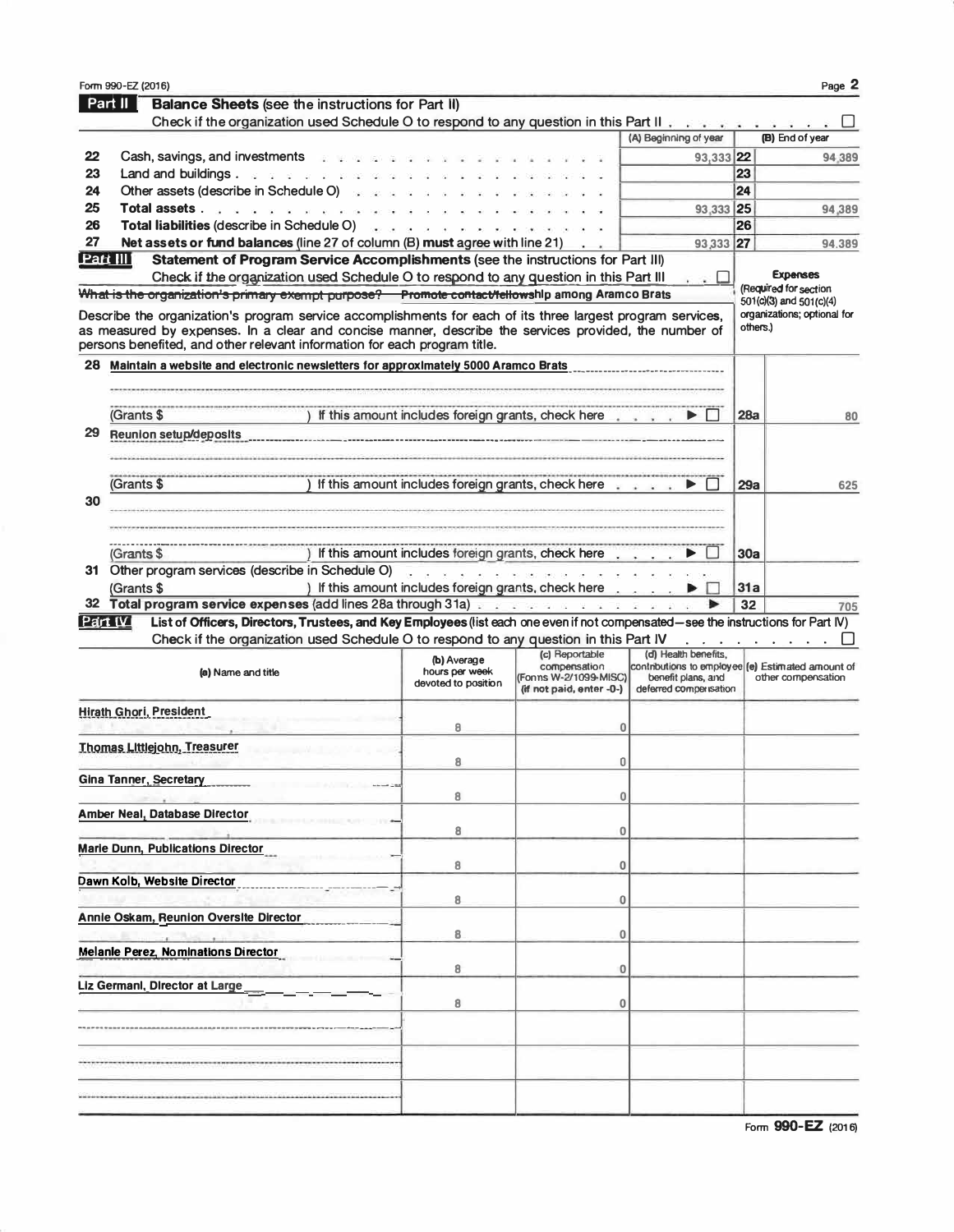|          | Form 990-EZ (2016)                                                                                                                                                                                                                                                                                                                        |                 |              | Page 3                   |
|----------|-------------------------------------------------------------------------------------------------------------------------------------------------------------------------------------------------------------------------------------------------------------------------------------------------------------------------------------------|-----------------|--------------|--------------------------|
| Part V   | Other Information (Note the Schedule A and personal benefit contract statement requirements in the                                                                                                                                                                                                                                        |                 |              |                          |
|          | instructions for Part V) Check if the organization used Schedule O to respond to any question in this Part V.                                                                                                                                                                                                                             |                 | Yes          | <b>No</b>                |
| 33       | Did the organization engage in any significant activity not previously reported to the IRS? If "Yes," provide a<br>detailed description of each activity in Schedule O<br>and one can be the the the theory of the theory one of the the                                                                                                  | 33              |              | ✔                        |
| 34       | Were any significant changes made to the organizing or governing documents? If "Yes," attach a conformed<br>copy of the amended documents if they reflect a change to the organization's name. Otherwise, explain the<br>change on Schedule O (see instructions)<br>.                                                                     | 34              |              | $\checkmark$             |
| 35a      | Did the organization have unrelated business gross income of \$1,000 or more during the year from business<br>activities (such as those reported on lines 2, 6a, and 7a, among others)?                                                                                                                                                   | 35a             |              |                          |
| b        | If "Yes," to line 35a, has the organization filed a Form 990-T for the year? If "No," provide an explanation in Schedule O                                                                                                                                                                                                                | 35b             |              | $\frac{1}{\sqrt{2}}$     |
| C        | Was the organization a section 501(c)(4), 501(c)(5), or 501(c)(6) organization subject to section 6033(e) notice,<br>reporting, and proxy tax requirements during the year? If "Yes," complete Schedule C, Part III.                                                                                                                      | 35c             |              | $\sqrt{}$                |
| 36       | Did the organization undergo a liquidation, dissolution, termination, or significant disposition of net assets<br>during the year? If "Yes," complete applicable parts of Schedule N<br>$\mathbf{x}$ and the set of $\mathbf{x}$ and $\mathbf{x}$                                                                                         | 36              |              | $\checkmark$             |
| 37a      | Enter amount of political expenditures, direct or indirect, as described in the instructions $\blacktriangleright$<br> 37a                                                                                                                                                                                                                |                 |              |                          |
| b        |                                                                                                                                                                                                                                                                                                                                           | 37 <sub>b</sub> |              | $\checkmark$             |
| 38a      | Did the organization borrow from, or make any loans to, any officer, director, trustee, or key employee or were<br>any such loans made in a prior year and still outstanding at the end of the tax year covered by this returm?                                                                                                           | 38a             |              | ✓                        |
| b<br>39  | If "Yes," complete Schedule L, Part II and enter the total amount involved<br><b>38b</b><br>Section 501(c)(7) organizations. Enter:                                                                                                                                                                                                       |                 |              |                          |
| a        | Initiation fees and capital contributions included on line 9 $\frac{1}{2}$ and $\frac{1}{2}$ and $\frac{1}{2}$<br>39a                                                                                                                                                                                                                     |                 |              |                          |
| b<br>40a | 39 <sub>b</sub><br>Gross receipts, included on line 9, for public use of club facilities<br>$\mathcal{L} = \mathcal{L} = \mathcal{L}^{-1} \cdot \mathcal{L}^{-1} \cdot \mathcal{L}^{-1} \cdot \mathcal{L}^{-1}$<br>Section 501(c)(3) organizations. Enter amount of tax imposed on the organization during the year under:                |                 |              |                          |
|          | section 4911 ▶<br>; section $4912 \blacktriangleright$<br>; section 4955 $▶$                                                                                                                                                                                                                                                              |                 |              |                          |
| b        | Section 501(c)(3), 501(c)(4), and 501(c)(29) organizations. Did the organization engage in any section 4958<br>excess benefit transaction during the year, or did it engage in an excess benefit transaction in a prior year<br>that has not been reported on any of its prior Forms 990 or 990-EZ? If "Yes," complete Schedule L, Part I | 40Ь             |              | $\checkmark$             |
| C        | Section 501(c)(3), 501(c)(4), and 501(c)(29) organizations. Enter amount of tax imposed<br>on organization managers or disqualified persons during the year under sections 4912,                                                                                                                                                          |                 |              |                          |
| d        | Section 501(c)(3), 501(c)(4), and 501(c)(29) organizations. Enter amount of tax on line<br>40c reimbursed by the organization entries and a series and a series of the series of the series of the series of                                                                                                                              |                 |              |                          |
| Θ        | All organizations. At any time during the tax year, was the organization a party to a prohibited tax shelter<br>transaction? If "Yes," complete Form 8886-T<br><b>Good discussion</b>                                                                                                                                                     | 40e             |              |                          |
| 41       | List the states with which a copy of this return is filed $\triangleright$ None                                                                                                                                                                                                                                                           |                 |              |                          |
| 42a      | The organization's books are in care of Thomas Littlejohn<br>Telephone no. ▶                                                                                                                                                                                                                                                              |                 |              |                          |
| b        | $ZIP + 4$<br>Located at $\blacktriangleright$<br>At any time during the calendar year, did the organization have an interest in or a signature or other authority over                                                                                                                                                                    |                 | 70115<br>Yes |                          |
|          | a financial account in a foreign country (such as a bank account, securities account, or other financial account)?                                                                                                                                                                                                                        | 42 <sub>b</sub> |              | No<br>$\checkmark$       |
|          | If "Yes," enter the name of the foreign country: ▶                                                                                                                                                                                                                                                                                        |                 |              |                          |
|          | See the instructions for exceptions and filing requirements for FinCEN Form 114, Report of Foreign Bank and<br>Financial Accounts (FBAR).                                                                                                                                                                                                 |                 |              |                          |
| c        | At any time during the calendar year, did the organization maintain an office outside the United States?<br>If "Yes," enter the name of the foreign country: ▶                                                                                                                                                                            | 42 <sub>c</sub> |              |                          |
| 43       | Section 4947(a)(1) nonexempt charitable trusts filing Form 990-EZ in lieu of Form 1041 - Check here<br>and enter the amount of tax-exempt interest received or accrued during the tax year<br>43                                                                                                                                          |                 |              |                          |
|          |                                                                                                                                                                                                                                                                                                                                           |                 | Yes No       |                          |
| 44a      | Did the organization maintain any donor advised funds during the year? If "Yes," Form 990 must be<br>completed instead of Form 990-EZ and a construction of the completed instead of Form 990-EZ and a construction of the completed instead of                                                                                           | 44a             |              | $\sqrt{2}$               |
| b        | Did the organization operate one or more hospital facilities during the year? If "Yes," Form 990 must be<br>completed instead of Form 990-EZ<br><b>ROMANO DO DE DE REALISTE DO DO DO DO DO DE DE REALISTE</b>                                                                                                                             | 44 b            |              | $\checkmark$             |
| C        | Did the organization receive any payments for indoor tanning services during the year?<br>d If "Yes" to line 44c, has the organization filed a Form 720 to report these payments? If "No," provide an<br>explanation in Schedule O                                                                                                        | 44с<br>44d      |              | $\checkmark$             |
| 45а      | Did the organization have a controlled entity within the meaning of section 512(b)(13)?                                                                                                                                                                                                                                                   | 45a             |              | $\sqrt{2}$<br>$\sqrt{2}$ |
| b        | Did the organization receive any payment from or engage in any transaction with a controlled entity within the<br>meaning of section 512(b)(13)? If "Yes," Form 990 and Schedule R may need to be completed instead of                                                                                                                    |                 |              |                          |
|          |                                                                                                                                                                                                                                                                                                                                           | 45b             |              | $F2$ QQO_F7 (2016)       |

**Form 990-**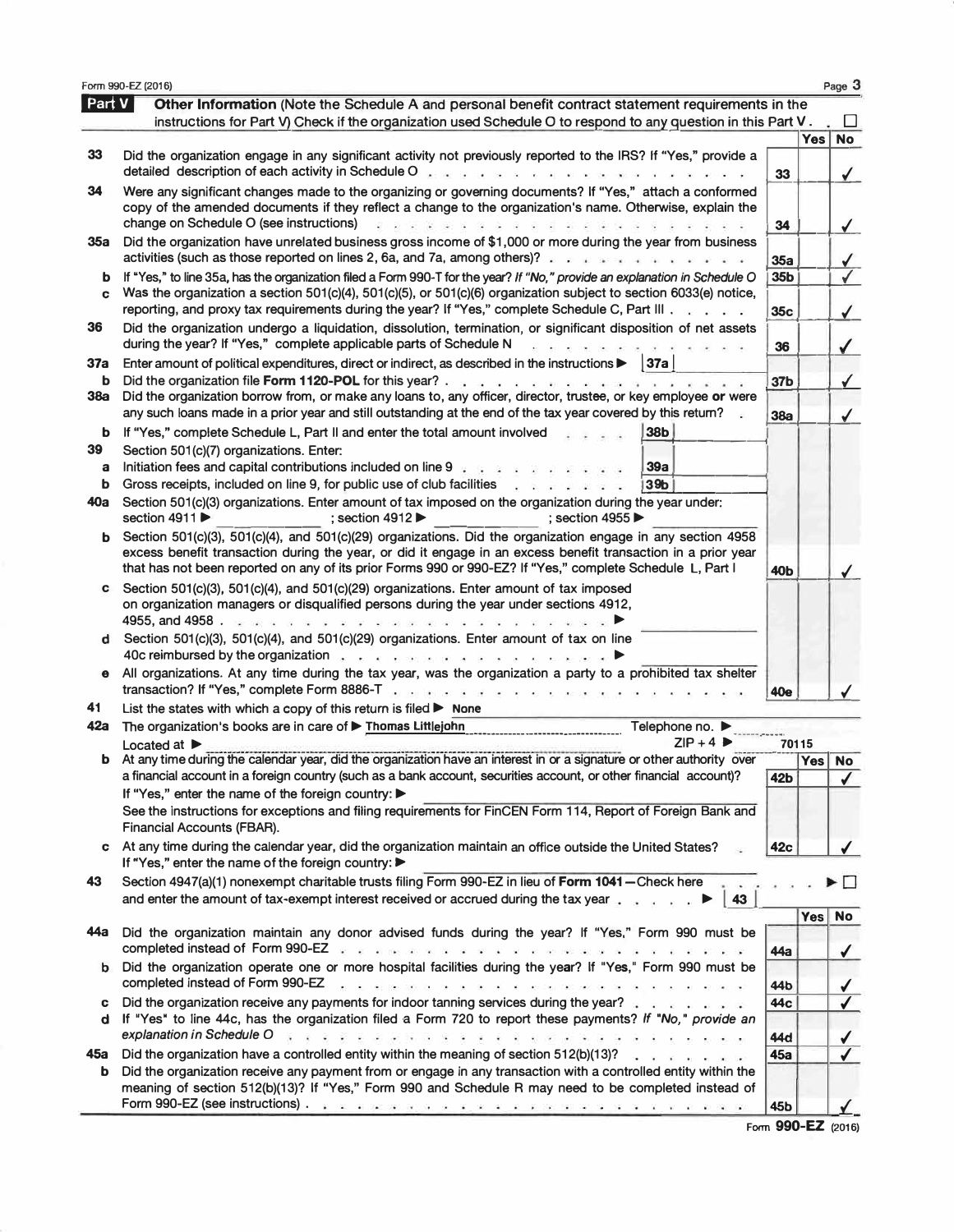| Form 990-EZ (2016) |                                                                                                                                                                                                   |  |        |  |  |  |  |  |  |  |
|--------------------|---------------------------------------------------------------------------------------------------------------------------------------------------------------------------------------------------|--|--------|--|--|--|--|--|--|--|
|                    |                                                                                                                                                                                                   |  | Yes No |  |  |  |  |  |  |  |
|                    | Did the organization engage, directly or indirectly, in political campaign activities on behalf of or in opposition<br>to candidates for public office? If "Yes," complete Schedule C, Part I. 46 |  |        |  |  |  |  |  |  |  |
| Part Vi            | Section 501(c)(3) organizations only                                                                                                                                                              |  |        |  |  |  |  |  |  |  |

| -art vn | Section 501(C)(3) organizations only                                                                                    |
|---------|-------------------------------------------------------------------------------------------------------------------------|
|         | All section 501(c)(3) organizations must answer questions 47–49b and 52, and complete the tables for lines              |
|         | $50$ and $51$ .                                                                                                         |
|         | Check if the organization used Schedule O to respond to any question in this Part VI<br>a contract on the contract con- |

|    |                                                                                                                                                                                                                                                                                                                                                 |             | Yes, | <b>No</b> |
|----|-------------------------------------------------------------------------------------------------------------------------------------------------------------------------------------------------------------------------------------------------------------------------------------------------------------------------------------------------|-------------|------|-----------|
| 47 | Did the organization engage in lobbying activities or have a section 501(h) election in effect during the tax<br>year? If "Yes," complete Schedule C, Part II was a service of a service of a service of the service of the Schedule C, Part II was a service of the service of the service of the service of the service of the service of the |             |      |           |
| 48 | Is the organization a school as described in section 170(b)(1)(A)(ii)? If "Yes," complete Schedule E                                                                                                                                                                                                                                            | 48          |      |           |
|    | 49a Did the organization make any transfers to an exempt non-charitable related organization?                                                                                                                                                                                                                                                   | 49a         |      |           |
|    | <b>b</b> If "Yes," was the related organization a section 527 organization? A section of the section of the section of the section of the section of the section of the section of the section of the section of the section of the                                                                                                             | 49 <b>b</b> |      |           |
|    | 50 Complete this table for the exacutation's five bighest compensated employees (other than officers directors trustees and key                                                                                                                                                                                                                 |             |      |           |

**50 Complete this table for the organization's five highest compensated employees (other than officers, directors, trustees, and key employees) who each received more than \$100,000 of compensation from the organization. If there is none, enter "None."** 

| (a) Name and title of each employee | (b) Average<br>hours per week<br>devoted to position | (c) Reportable<br>compensation<br>(Forms W-2/1099-MISC) | (d) Health benefits,<br>contributions to employee<br>benefit plans, and deferred<br>compensation | (e) Estimated amount of<br>other compensation |
|-------------------------------------|------------------------------------------------------|---------------------------------------------------------|--------------------------------------------------------------------------------------------------|-----------------------------------------------|
|                                     |                                                      |                                                         |                                                                                                  |                                               |
|                                     |                                                      |                                                         |                                                                                                  |                                               |
|                                     |                                                      |                                                         |                                                                                                  |                                               |
|                                     |                                                      |                                                         |                                                                                                  |                                               |
|                                     |                                                      |                                                         |                                                                                                  |                                               |

**f** Total number of other employees paid over \$100,000 . . . .  $\blacktriangleright$ 

**51 Complete this table for the organization's five highest compensated independent contractors who each received more than \$100,000 of compensation from the organization. If there is none, enter "None."** 

| (a) Name and business address of each independent contractor | (b) Type of service | (c) Compensation |
|--------------------------------------------------------------|---------------------|------------------|
|                                                              |                     |                  |
|                                                              |                     |                  |
|                                                              |                     |                  |
|                                                              |                     |                  |
|                                                              |                     |                  |

**d** Total number of other independent contractors each receiving over \$100,000 .  $\blacksquare$ 

**52 Did the organization complete Schedule A? Note: All section 501(c)(3) organizations must attach a** 

| completed Schedule A |  |  |  |  |  |  |  |  |  |  |  |  |  |  | $\cdots$ $\blacksquare$ Yes $\Box$ No |  |  |
|----------------------|--|--|--|--|--|--|--|--|--|--|--|--|--|--|---------------------------------------|--|--|
|                      |  |  |  |  |  |  |  |  |  |  |  |  |  |  |                                       |  |  |

Under penalties of perjury, I declare that I have examined this return, including accompanylng schedules and statements, and to the best of my knowledge and belief, it is<br>true, correct, and complete. Declaration of prepare

| <b>Sign</b><br><b>Here</b> | Signature or uniter<br><b>Thomas Littlejohn, Treasurer</b><br>Type or print name and title |                                                                                 |      | Date                                            |  |  |  |  |  |
|----------------------------|--------------------------------------------------------------------------------------------|---------------------------------------------------------------------------------|------|-------------------------------------------------|--|--|--|--|--|
| <b>Paid</b><br>Preparer    | Print/Type preparer's name                                                                 | Preparer's signature                                                            | Date | <b>PTIN</b><br>Check $\Box$ if<br>self-employed |  |  |  |  |  |
|                            | Use Only Firms name                                                                        |                                                                                 |      | Firm's El N                                     |  |  |  |  |  |
|                            | Firm's address >                                                                           | Phone no.                                                                       |      |                                                 |  |  |  |  |  |
|                            |                                                                                            | May the IRS discuss this return with the preparer shown above? See instructions |      | <b>No</b><br><b>Yes</b>                         |  |  |  |  |  |

**Form 990-EZ (2016)**